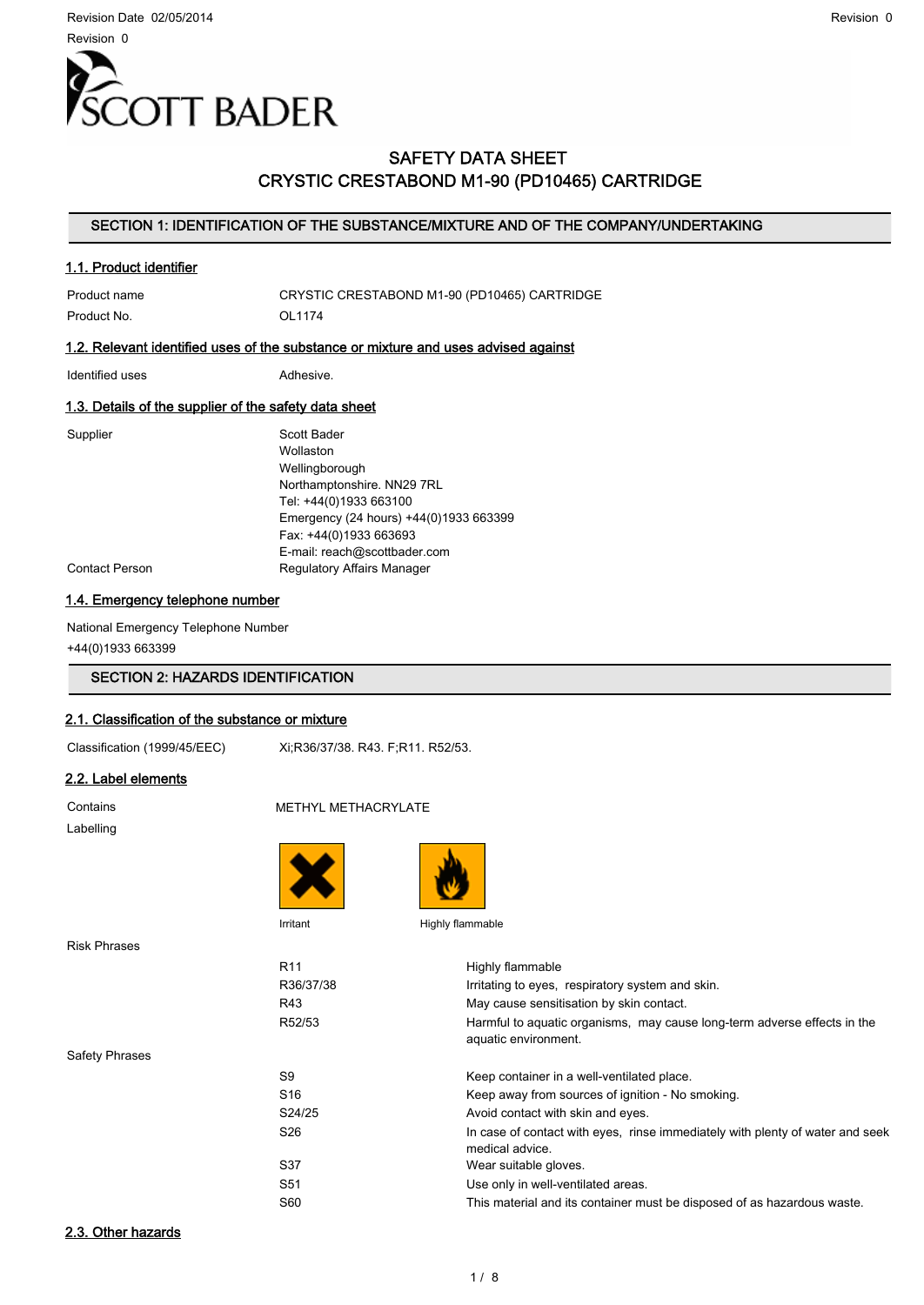## SECTION 3: COMPOSITION/INFORMATION ON INGREDIENTS

## 3.2. Mixtures

| 2-HYDROXYETHYL ACRYLATE                                                                                                 |                   |                                                    | < 0.2%    |
|-------------------------------------------------------------------------------------------------------------------------|-------------------|----------------------------------------------------|-----------|
| CAS-No.: 818-61-1                                                                                                       | EC No.: 212-454-9 |                                                    |           |
| Classification (EC 1272/2008)<br>Acute Tox. 3 - H311                                                                    |                   | Classification (67/548/EEC)<br>T; R24              |           |
| Skin Corr. 1B - H314                                                                                                    |                   | C; R34                                             |           |
| Skin Sens. 1 - H317                                                                                                     |                   | R43                                                |           |
| Aquatic Acute 1 - H400                                                                                                  |                   | N;R50                                              |           |
| <b>BENZOYL PEROXIDE</b>                                                                                                 |                   |                                                    | $< 0.4\%$ |
| CAS-No.: 94-36-0                                                                                                        | EC No.: 202-327-6 |                                                    |           |
| Classification (EC 1272/2008)                                                                                           |                   | Classification (67/548/EEC)                        |           |
| Org. Perox. B - H241                                                                                                    |                   | E, R2                                              |           |
| Eye Irrit. 2 - H319                                                                                                     |                   | R43                                                |           |
| Skin Sens. 1 - H317                                                                                                     |                   | Xi;R36                                             |           |
| <b>DIBUTYL MALEATE</b>                                                                                                  |                   |                                                    | $< 0.2\%$ |
| CAS-No.: 105-76-0                                                                                                       | EC No.: 203-328-4 |                                                    |           |
|                                                                                                                         |                   |                                                    |           |
| Classification (EC 1272/2008)                                                                                           |                   | Classification (67/548/EEC)                        |           |
| Skin Sens. 1 - H317                                                                                                     |                   | N;R51/53.                                          |           |
| Aquatic Chronic 2 - H411                                                                                                |                   | R43.                                               |           |
| DIPROPYLENE GLYCOL DIBENZOATE                                                                                           |                   |                                                    | $6 - 8%$  |
| CAS-No.: 27138-31-4                                                                                                     | EC No.: 248-258-5 |                                                    |           |
|                                                                                                                         |                   |                                                    |           |
| Classification (EC 1272/2008)<br>Aquatic Chronic 2 - H411                                                               |                   | Classification (67/548/EEC)<br>N;R51/53.           |           |
|                                                                                                                         |                   |                                                    |           |
| METHACRYLIC ACID                                                                                                        |                   |                                                    | $2 - 4%$  |
| CAS-No.: 79-41-4                                                                                                        | EC No.: 201-204-4 |                                                    |           |
| Classification (EC 1272/2008)<br>Acute Tox. 4 - H302<br>Acute Tox. 4 - H312<br>Skin Corr. 1A - H314<br>STOT SE 3 - H335 |                   | Classification (67/548/EEC)<br>C; R35<br>Xn;R21/22 |           |
| METHYL METHACRYLATE                                                                                                     |                   |                                                    | 40-45%    |
| CAS-No.: 80-62-6                                                                                                        | EC No.: 201-297-1 |                                                    |           |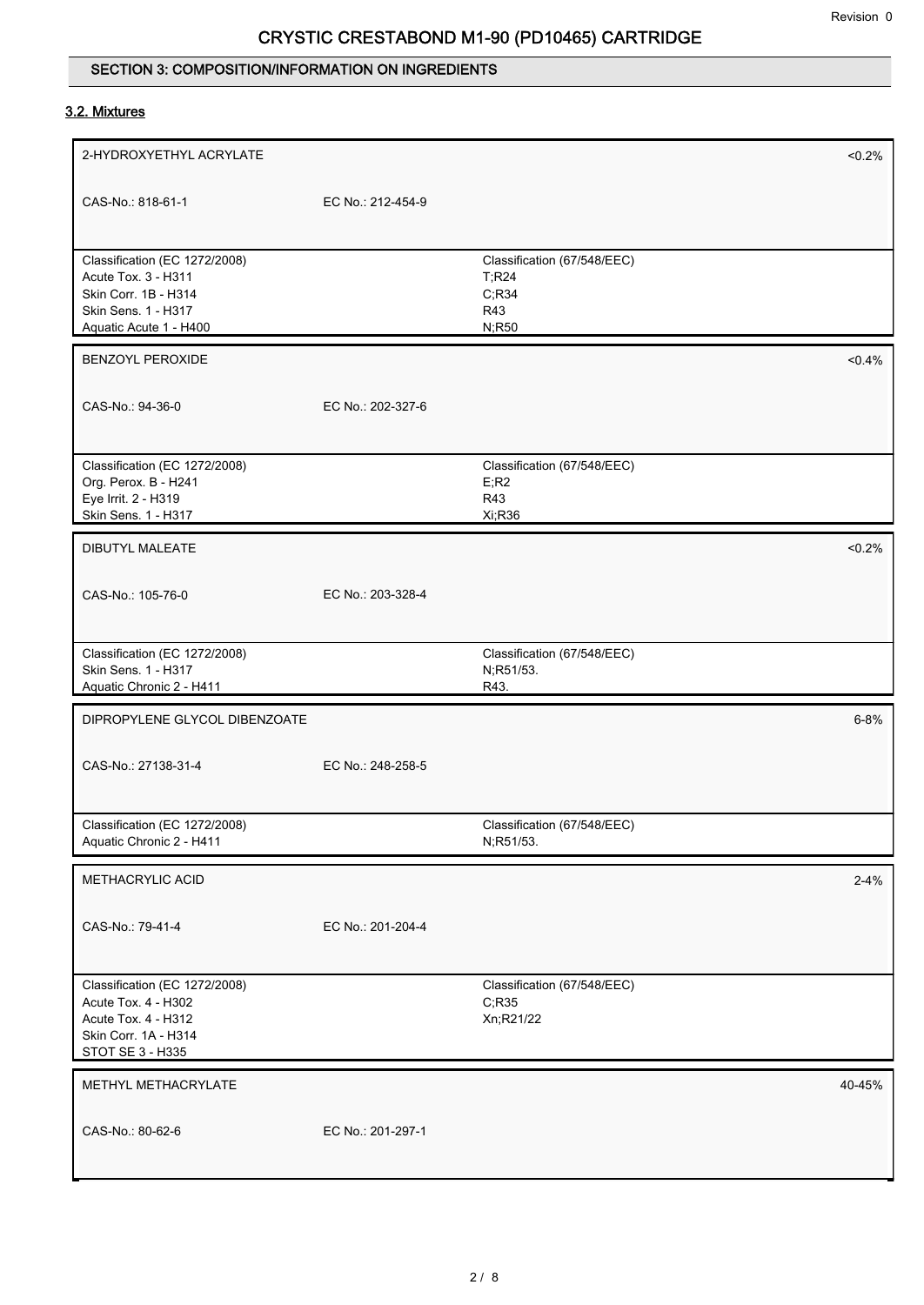Classification (EC 1272/2008) Flam. Liq. 2 - H225 Skin Irrit. 2 - H315 Skin Sens. 1 - H317 STOT SE 3 - H335

Classification (67/548/EEC) F;R11 R43 Xi;R37/38

#### STYRENE and the state of the state of the state of the state of the state of the state of the state of the state of the state of the state of the state of the state of the state of the state of the state of the state of th

CAS-No.: 100-42-5 EC No.: 202-851-5 Classification (67/548/EEC) Xn;R20. Xi;R36/38. R10. Classification (EC 1272/2008) Flam. Liq. 3 - H226 Acute Tox. 4 - H332 Skin Irrit. 2 - H315 Eye Irrit. 2 - H319

The Full Text for all R-Phrases and Hazard Statements are Displayed in Section 16.

#### Composition Comments

Urethane Acrylate Resin in reactive solvent

#### SECTION 4: FIRST AID MEASURES

#### 4.1. Description of first aid measures

General information

Move the exposed person to fresh air at once. Get medical attention if any discomfort continues.

Inhalation

Move the exposed person to fresh air at once. For breathing difficulties oxygen may be necessary. If breathing stops, provide artificial respiration. Keep the affected person warm and at rest. Get prompt medical attention.

Ingestion

DO NOT INDUCE VOMITING! NEVER MAKE AN UNCONSCIOUS PERSON VOMIT OR DRINK FLUIDS! Remove victim immediately from source of exposure. Immediately rinse mouth and provide fresh air. Get medical attention immediately! NOTE! Keep affected person away from heat, sparks and flames!

Skin contact

Remove affected person from source of contamination. Wash the skin immediately with soap and water. Get medical attention if irritation persists after washing.

Eye contact

Remove victim immediately from source of exposure. Make sure to remove any contact lenses from the eyes before rinsing. Promptly wash eyes with plenty of water while lifting the eye lids. Continue to rinse for at least 15 minutes. Contact physician if irritation persists.

#### 4.2. Most important symptoms and effects, both acute and delayed

#### 4.3. Indication of any immediate medical attention and special treatment needed

#### SECTION 5: FIREFIGHTING MEASURES

#### 5.1. Extinguishing media

Extinguishing media

Fire can be extinguished using: Foam. Dry chemicals, sand, dolomite etc.

#### 5.2. Special hazards arising from the substance or mixture

Unusual Fire & Explosion Hazards

HIGHLY FLAMMABLE! Vapours are heavier than air and may spread near ground to sources of ignition.

#### 5.3. Advice for firefighters

Special Fire Fighting Procedures

Move container from fire area if it can be done without risk. Containers close to fire should be removed or cooled with water. Cool containers exposed to flames with water until well after the fire is out. Keep run-off water out of sewers and water sources. Dike for water control.

#### SECTION 6: ACCIDENTAL RELEASE MEASURES

#### 6.1. Personal precautions, protective equipment and emergency procedures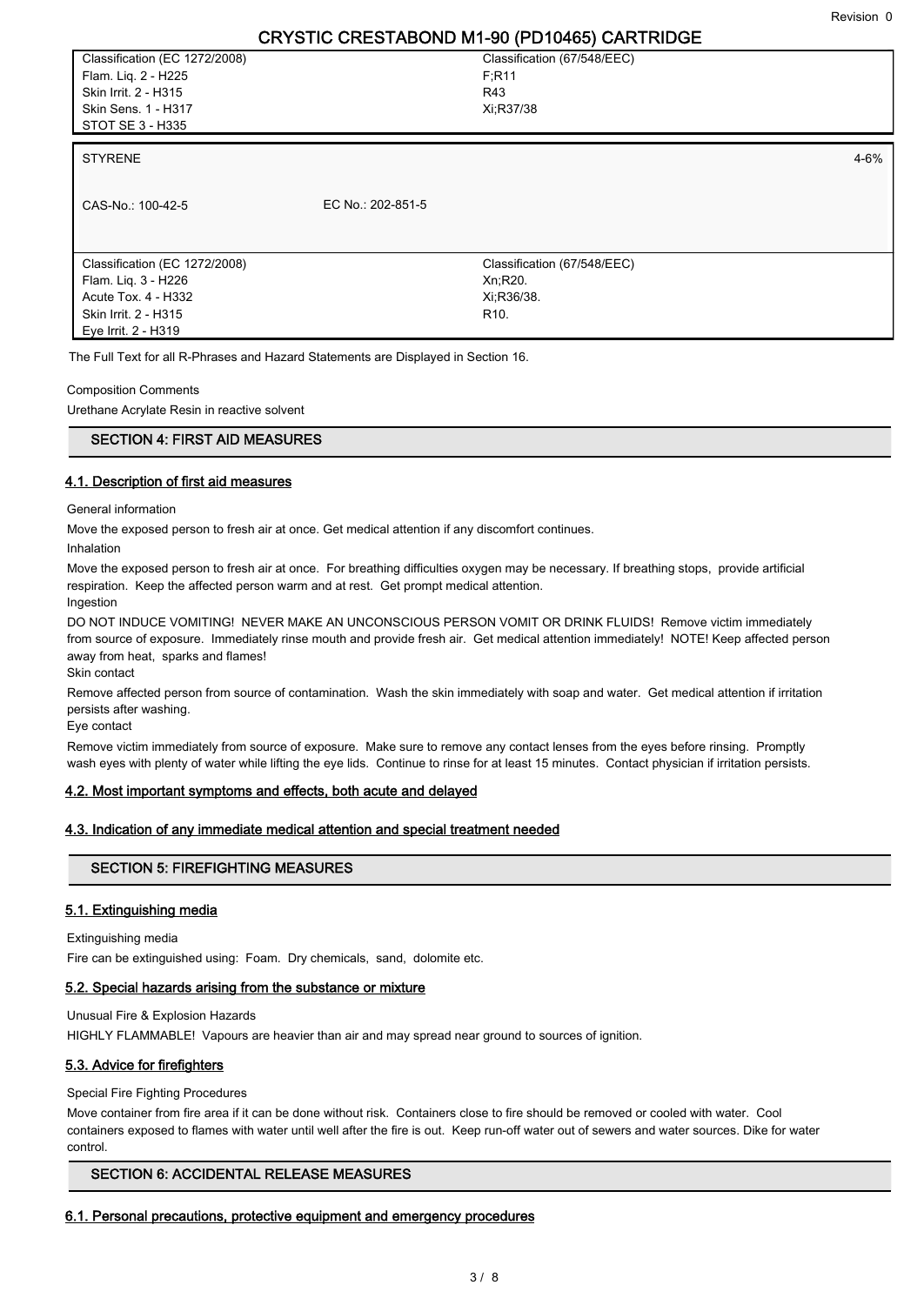### 6.2. Environmental precautions

### 6.3. Methods and material for containment and cleaning up

Extinguish all ignition sources. Avoid sparks, flames, heat and smoking. Ventilate. Stop leak if possible without risk. Provide ventilation and confine spill. Do not allow runoff to sewer. Absorb in vermiculite, dry sand or earth and place into containers.

### 6.4. Reference to other sections

### SECTION 7: HANDLING AND STORAGE

### 7.1. Precautions for safe handling

Static electricity and formation of sparks must be prevented. Keep away from heat, sparks and open flame. Use explosion proof electric equipment. Avoid spilling, skin and eye contact. Ventilate well, avoid breathing vapours. Use approved respirator if air contamination is above accepted level.

### 7.2. Conditions for safe storage, including any incompatibilities

Store in tightly closed original container in a dry, cool and well-ventilated place. Keep in original container. Storage Class

Flammable liquid storage.

### 7.3. Specific end use(s)

### SECTION 8: EXPOSURE CONTROLS/PERSONAL PROTECTION

### 8.1. Control parameters

| Name                     | I STD      |           | TWA - 8 Hrs |           | STEL - 15 Min  | <b>Notes</b> |
|--------------------------|------------|-----------|-------------|-----------|----------------|--------------|
| <b>IMETHACRYLIC ACID</b> | <b>WEL</b> | 20 ppm    | 72 mg/m3    | 40 ppm    | 143 mg/m3      |              |
| METHYL METHACRYLATE      | <b>WEL</b> | 50 ppm    | 208 mg/m3   | $100$ ppm | $416$ mg/m $3$ |              |
| <b>ISTYRENE</b>          | <b>WEL</b> | $100$ ppm | 430 mg/m3   | 250 ppm   | 1080 mg/m3     |              |

METHYL METHACRYLATE (CAS: 80-62-6)

STYRENE (CAS: 100-42-5)

WEL = Workplace Exposure Limit.

Ingredient Comments WEL = Workplace Exposure Limits

> Ingredient Comments WEL = Workplace Exposure Limits

> Ingredient Comments WEL = Workplace Exposure Limits

### 8.2. Exposure controls

Protective equipment





Engineering measures

Explosion-proof general and local exhaust ventilation.

Respiratory equipment

No specific recommendation made, but respiratory protection must be used if the general level exceeds the recommended occupational exposure limit.

Hand protection

Use protective gloves.

Eye protection

Wear approved safety goggles.

Other Protection

Wear appropriate clothing to prevent any possibility of liquid contact and repeated or prolonged vapour contact.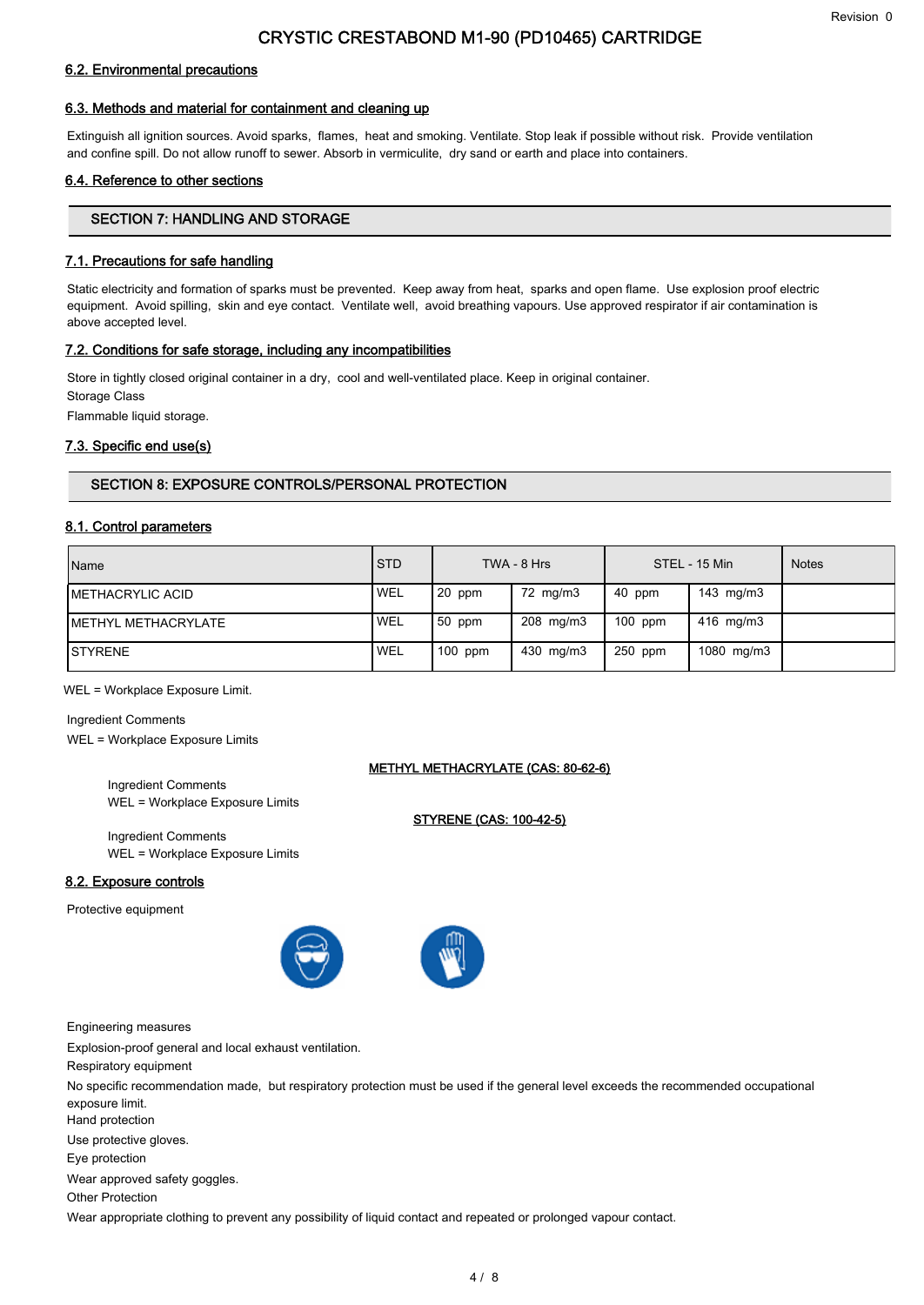#### Revision 0

### CRYSTIC CRESTABOND M1-90 (PD10465) CARTRIDGE

#### Hygiene measures

DO NOT SMOKE IN WORK AREA! Wash hands at the end of each work shift and before eating, smoking and using the toilet. Promptly remove any clothing that becomes contaminated. When using do not eat, drink or smoke.

#### SECTION 9: PHYSICAL AND CHEMICAL PROPERTIES

#### 9.1. Information on basic physical and chemical properties

| Appearance                | Paste              |
|---------------------------|--------------------|
| Colour                    | White.             |
| Odour                     | Strong. Acrylic.   |
| Flash point $(^{\circ}C)$ | 8 CC (Closed cup). |

#### 9.2. Other information

#### SECTION 10: STABILITY AND REACTIVITY

#### 10.1. Reactivity

#### 10.2. Chemical stability

Stable under normal temperature conditions.

#### 10.3. Possibility of hazardous reactions

#### 10.4. Conditions to avoid

Avoid heat. Avoid contact with oxidisers or reducing agents.

#### 10.5. Incompatible materials

#### 10.6. Hazardous decomposition products

Fire creates: Vapours/gases/fumes of: Carbon monoxide (CO). Carbon dioxide (CO2).

#### SECTION 11: TOXICOLOGICAL INFORMATION

#### 11.1. Information on toxicological effects

Toxicological information No information available.

#### Inhalation

Harmful by inhalation. High concentrations of vapours may irritate respiratory system and lead to headache, fatigue, nausea and vomiting. Vapour from this chemical can be hazardous when inhaled. Vapours may cause headache, fatigue, dizziness and nausea.

Ingestion May cause stomach pain or vomiting.

Skin contact Acts as a defatting agent on skin. May cause cracking of skin, and eczema.

Eye contact Irritation of eyes and mucous membranes. Medical Symptoms Irritation of eyes and mucous membranes.

### SECTION 12: ECOLOGICAL INFORMATION

#### **Ecotoxicity**

The product contains a substance which is harmful to aquatic organisms and which may cause long term adverse effects in the aquatic environment.

#### 12.1. Toxicity

Harmful to aquatic organisms, may cause long-term adverse effects in the aquatic environment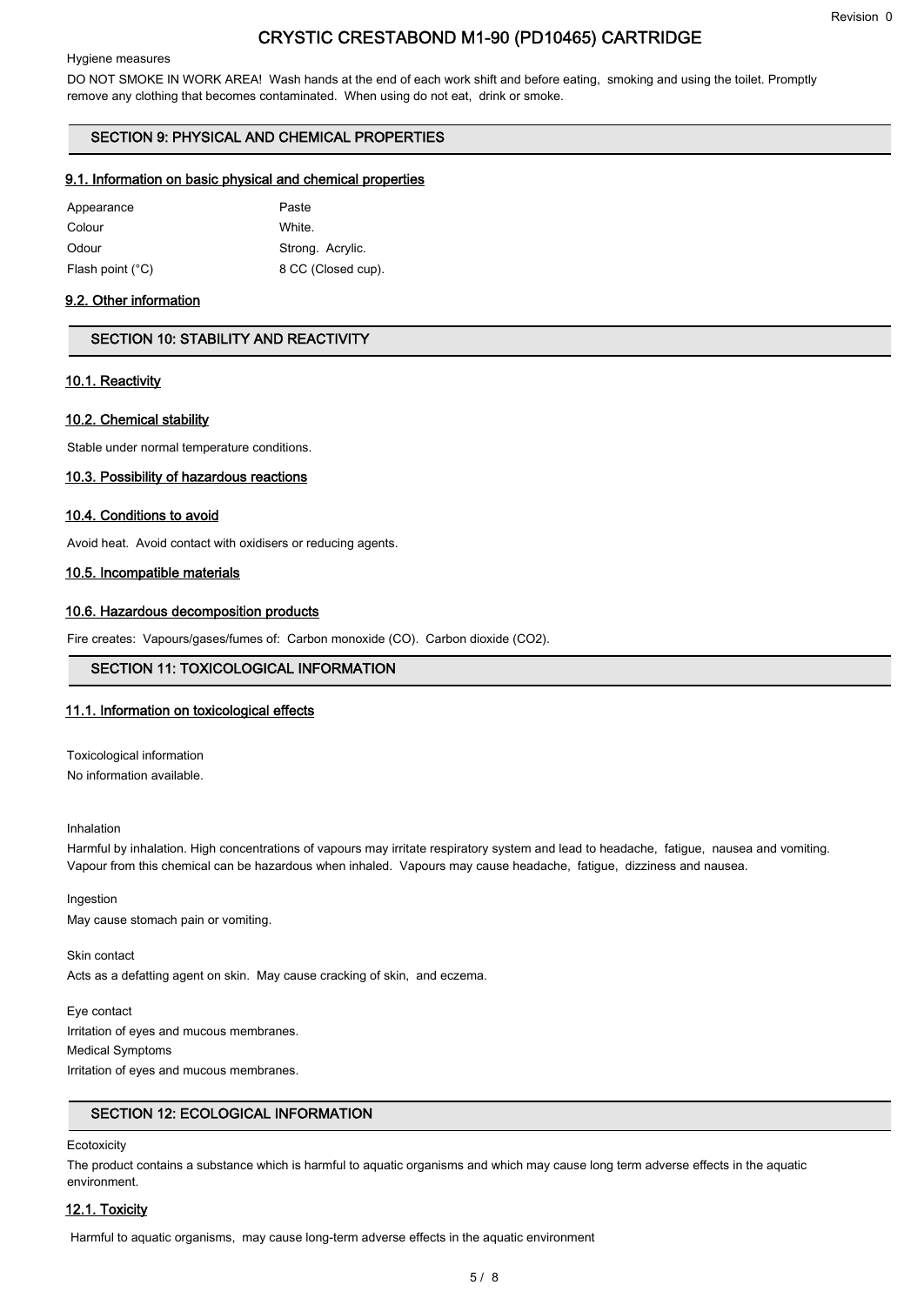#### 12.2. Persistence and degradability

No data available.

#### 12.3. Bioaccumulative potential

Bioaccumulative potential No data available.

### 12.4. Mobility in soil

Mobility: No data available.

#### 12.5. Results of PBT and vPvB assessment

No data available.

#### 12.6. Other adverse effects

No data available.

#### SECTION 13: DISPOSAL CONSIDERATIONS

#### 13.1. Waste treatment methods

Dispose of waste and residues in accordance with local authority requirements.

#### SECTION 14: TRANSPORT INFORMATION

### 14.1. UN number

| UN No. (ADR/RID/ADN) | 1133 |
|----------------------|------|
| UN No. (IMDG)        | 1133 |
| UN No. (ICAO)        | 1133 |

#### 14.2. UN proper shipping name

Proper Shipping Name **ADHESIVES** 

### 14.3. Transport hazard class(es)

| ADR/RID/ADN Class        | 3                           |
|--------------------------|-----------------------------|
| <b>ADR/RID/ADN Class</b> | Class 3: Flammable liquids. |
| ADR Label No.            | 3                           |
| <b>IMDG Class</b>        | 3                           |
| ICAO Class/Division      | 3                           |
| <b>Transport Labels</b>  |                             |



#### 14.4. Packing group

| ADR/RID/ADN Packing group | Ш |
|---------------------------|---|
| <b>IMDG Packing group</b> | Ш |
| ICAO Packing group        | Ш |

#### 14.5. Environmental hazards

Environmentally Hazardous Substance/Marine Pollutant No.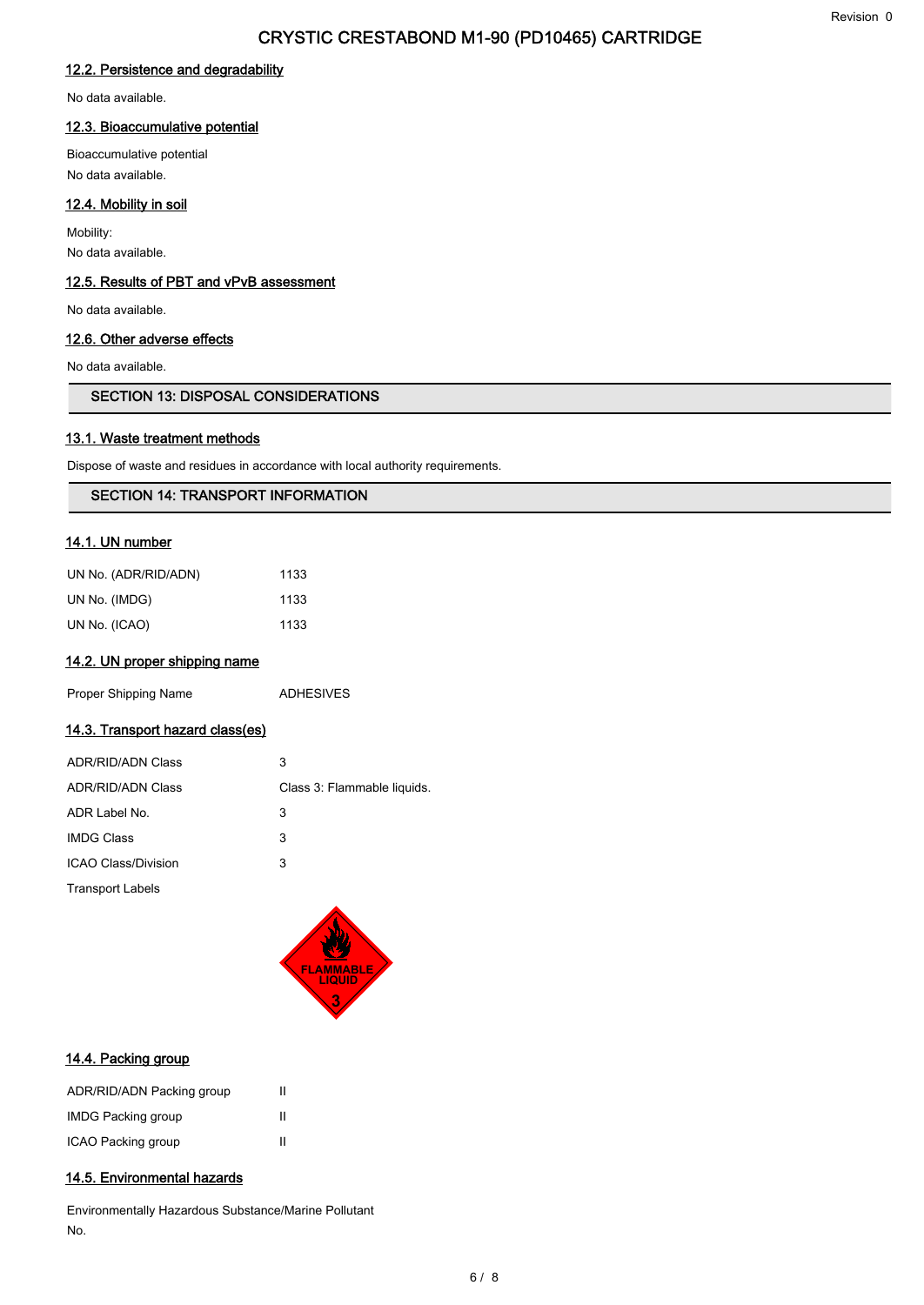#### 14.6. Special precautions for user

| <b>EMS</b>                     | $F-E. S-D$  |
|--------------------------------|-------------|
| <b>Emergency Action Code</b>   | $\cdot$ 3YE |
| Hazard No. (ADR)               | 33          |
| <b>Tunnel Restriction Code</b> | (D/E)       |

#### 14.7. Transport in bulk according to Annex II of MARPOL73/78 and the IBC Code

### SECTION 15: REGULATORY INFORMATION

#### 15.1. Safety, health and environmental regulations/legislation specific for the substance or mixture

#### EU Legislation

Regulation (EC) No 1907/2006 of the European Parliament and of the Council of 18 December 2006 concerning the Registration, Evaluation, Authorisation and Restriction of Chemicals (REACH), establishing a European Chemicals Agency, amending Directive 1999/45/EC and repealing Council Regulation (EEC) No 793/93 and Commission Regulation (EC) No 1488/94 as well as Council Directive 76/769/EEC and Commission Directives 91/155/EEC, 93/67/EEC, 93/105/EC and 2000/21/EC, including amendments.

#### 15.2. Chemical Safety Assessment

#### SECTION 16: OTHER INFORMATION

| <b>Revision Date</b>        | 02/05/2014                                                                                    |
|-----------------------------|-----------------------------------------------------------------------------------------------|
| Revision                    | 0                                                                                             |
| <b>Risk Phrases In Full</b> |                                                                                               |
| R34                         | Causes burns.                                                                                 |
| R35                         | Causes severe burns.                                                                          |
| R <sub>10</sub>             | Flammable.                                                                                    |
| R <sub>20</sub>             | Harmful by inhalation.                                                                        |
| R21/22                      | Harmful in contact with skin and if swallowed.                                                |
| R52/53                      | Harmful to aquatic organisms, may cause long-term adverse effects in the aquatic environment. |
| R <sub>11</sub>             | Highly flammable                                                                              |
| R36/38                      | Irritating to eyes and skin.                                                                  |
| R36/37/38                   | Irritating to eyes, respiratory system and skin.                                              |
| R36                         | Irritating to eyes.                                                                           |
| R37/38                      | Irritating to respiratory system and skin.                                                    |
| R37                         | Irritating to respiratory system.                                                             |
| R43                         | May cause sensitisation by skin contact.                                                      |
| R <sub>2</sub>              | Risk of explosion by shock, friction, fire or other sources of ignition.                      |
| R <sub>24</sub>             | Toxic in contact with skin.                                                                   |
| R51/53                      | Toxic to aquatic organisms, may cause long-term adverse effects in the aquatic environment.   |
| <b>R50</b>                  | Very toxic to aquatic organisms.                                                              |
|                             |                                                                                               |